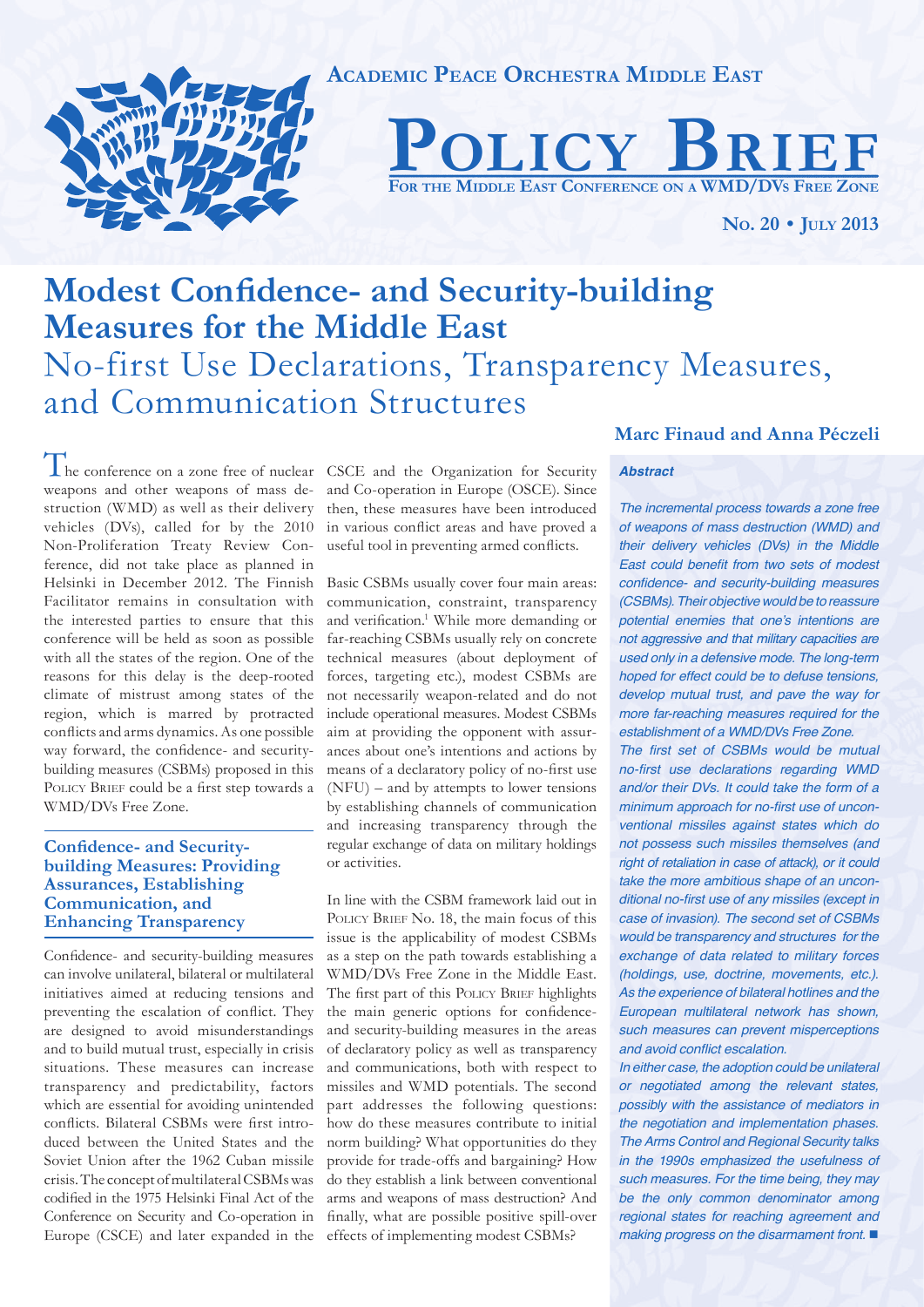

**Marc Finaud** is Senior Advisor of the Emerging Security Challenges Programme of the Geneva Centre for Security Policy (GCSP). He joined the French Foreign Ministry in 1977 working mainly on issues related to the Conference on Security and Co-operation in Europe, and was later a delegate to the Geneva Conference on Disarmament. In 1996 he was appointed Deputy Head of Mission of the French Embassy in Tel Aviv and joined the Team of Negotiators of the EU *Special Envoy to the Middle East. Since 2004 he has been seconded*  to the GCSP, where he has been teaching and conducting research *on arms control and Middle East issues.*



*Anna Péczeli* is an Adjunct Fellow at the Hungarian Institute of International Affairs (HIIA). From December 2012 she spent a three-month visiting research fellowship at the Peace Research Institute Frankfurt (PRIF) and she will start a six-month Fulbright *fellowship at the Nuclear Information Project of the Federation of*  American Scientists (FAS) in Washington, D.C., in October 2013. *She holds an MA in International Relations from the Corvinus*  University of Budapest and is presently working on her PhD. Her fields of research are U.S. nuclear policy and contemporary American-Saudi relations.

*»This POLICY BRIEF will identify concrete measures to be applied in unilateral, bilateral, or multilateral dimensions to*  provide the groundwork for more demanding CSBMs and *ultimately for a WMD/DVs Free Zone in the Middle East.«*

We will outline previous applications of these measures and, based on the lessons of the past, highlight how they might be introduced and implemented in the Middle East and what policy recommendations can be drawn. It is important to bear in mind that modest CSBMs have their limitations and only constitute a first step towards WMD and DV disarmament rather than the ultimate solution.

Our analysis is part of a series of POLICY BRIEFS. In the first two issues the security concerns and the motives behind the weapon programs of the key regional actors were identified, in order to highlight the conditions for a successful Middle East arms control/reduction process (see POLICY BRIEFs Nos. 13 and 14). The third step addressing the general concept of CSBMs and focused on missile/delivery vehicle-related measures and their contribution to tackling the issue of military asymmetries in the region (see POLICY BRIEF No. 18). This POLICY BRIEF will identify concrete measures to be applied in unilateral, bilateral, or multilateral dimensions to provide the groundwork for more demanding CSBMs and ultimately for a WMD/DVs Free Zone in the Middle East.

# **Central Political Challenges to Implementing CSBMs in the Middle East**

To implement even modest CSBMs, states need to have achieved a certain level of mutual trust and they must be willing to establish a cooperative environment. Not only is a collective regional security framework absent, but in many cases even

official dialogue between the key players is lacking. This makes it extremely difficult to negotiate and implement CSBMs, much less to convene a multilateral meeting for the parties to discuss concrete steps towards a WMD/DVs Free Zone.

Relying on a declaratory policy of no-first use and establishing communication channels or enhancing transparency with regular data exchanges requires a minimum level of mutual trust. It is also important to ensure a basic commitment from the regional actors to cooperate, or at least a common understanding of the benefits each country could derive from these CSBMs. Therefore, the greatest obstacles to modest CSBMs in the Middle East are:

- Highly adversarial relations among regional actors with an ever-present potential for escalation;
- asymmetric military capabilities among states which generate differing threat perceptions and security concerns;
- domestic instability and attempts by other actors to instrumentalize these internal conflicts for political gain; and
- a lack of regional security regimes and very little experience in the field of disarmament and verification mechanisms.

However, it is also important to emphasize that modest CSBMs have not only limitations, but in some cases could even backfire. If trust is lacking, a declaratory policy will not be able to address existing military asymmetries and might even provide (temporary) relative advantages to less forthright players or turn into an incentive for military build-ups. Similarly, transparency measures and information gathered through communication channels can be misused for initiating hostile actions against an opponent.

In light of these considerations, the value of modest CSBMs must not be overestimated. In any case, implementing these measures is only a first step towards the goal of a WMD/DVs Free Zone in the Middle East. Confidence- and security-building measures are not disarmament measures and they are no substitute for genuine dialogue on arms reductions.

# **Generic Options for Modest CSBMs: No-first Use Declarations, Transparency, and Communications**

Options in the field of modest CSBMs include on the one hand no-first use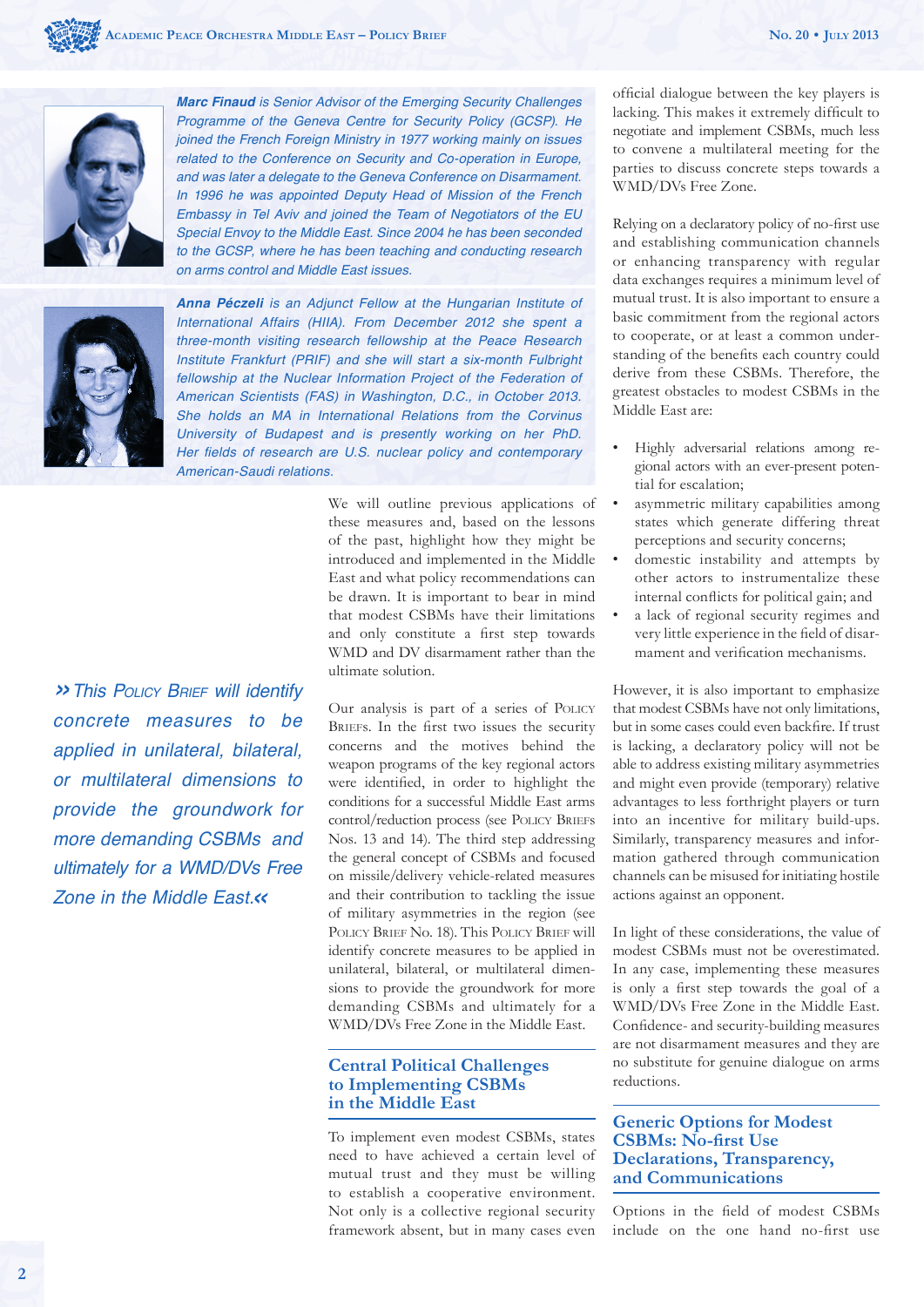

declarations (for missiles and/or WMD) and, on the other hand, transparency measures (reporting, notifications, data exchanges) as well as communication structures (hotlines, institutional frameworks for data exchange).

### **No-first Use Declarations**

Reducing the role and salience of weapons of mass destruction and their delivery vehicles in military doctrines is a necessary precondition for advancing non-proliferation and disarmament efforts. In this regard, nuclear no-first use declarations have, in the past, proved to be a useful confidence- and security-building measure.

Implementing a no-first use policy, however, should not be restricted to nuclear weapons. Extending its scope to other WMD and their delivery vehicles could build confidence among long-time adversaries and provide further benefits, especially in a region like the Middle East. Participation in the 1925 Geneva Protocol<sup>2</sup> banning the use in war of chemical and biological weapons can appear as a legally binding no-first use policy, even for those states which still reserve the right to use those means if they are attacked by weapons of the same type or by non-states parties.3 For the states unwilling to accede to such an agreement, unilateral and politically binding declarations could be an acceptable substitute. Moreover, a possible new application of this declaratory policy could be the implementation of a missile no-first use policy applied to all states in possession of missiles.

A missile NFU policy at its core is a declaration by participating states that 'they will not be the first to launch missiles onto each others' territory.' Although there is no precedent for such a mechanism on a global or regional level, a step-by-step implementation of such a policy would be worth pursuing and might be achievable.

A *minimum approach* could be a no-first use declaration limited to unconventional missiles (missiles capable of carrying WMD), complemented with a negative security guarantee. On the one hand, this would guarantee that unconventional missiles would not be used against states which do not possess such missiles; on the other hand, it would assure that unconventional missiles could only be used in a retaliatory strike, thus underscoring the defensive character of these weapons.

## **Box No. 1: Nuclear No-first Use Declarations**

China, India, and North Korea have declared a policy of no-first use of nuclear weapons. Both China (1964) and India (1998) made their declarations immediately after their first successful military tests and maintain them despite some recent ambiguity about China's declaration.*<sup>i</sup>* Prior to its first nuclear test, North Korea also declared in October 2006 that its "nuclear weapons will serve as reliable war deterrent for protecting the supreme interests of the state and the security of the Korean nation from the US threat of aggression and averting a new war." ii The Soviet Union also made a nuclear no-first use declaration in 1982 but Russia withdrew it in 1993 in order to counterbalance the growing advantages in NATO's conventional military capabilities. In 2010, both the United States and the United Kingdom took some steps towards a no-first use declaration, with assorted conditions and reservations. The Israeli announcement in the mid-1960s that "Israel will not be the first country to introduce nuclear weapons to the Middle East" is also considered by some as an indirect no-first use *declaration iii* – although the exact meaning of "introducing" is still not clear.

Declaring a nuclear no-first use policy has several benefits. First, it is a good confidenceand security-building measure between states that have had a long history antagonism. Second, a NFU declaration reduces reliance on nuclear weapons in military doctrines, switching the emphasis from an offensive to a defensive strategy. Third, reducing reliance on these weapons can contribute to non-proliferation efforts and pave the way for actual disarmament. If the option of first use is retained by some, other states might feel encouraged to develop their own nuclear weapons to guarantee their national security. But accepting a global (or regional) NFU policy would discourage states from acquiring nuclear weapons for national security reasons. Moreover, in the case of nuclear-weapon-states, maintaining a first strike option requires a robust nuclear arsenal, while focusing solely on a second-strike capability (and upholding nuclear capabilities exclusively for retaliatory purposes) can create favorable conditions for substantial nuclear reductions. The importance of this second-strike capability for some nuclear-armed states explains their concern *about ballistic missile defense that would neutralize it.*

- *i.* Rachel Oswald (2013) 'China's New Defense Paper Causes Stir Over No-First-Use Nuke Policy', Global Security Newswire, April 24. Online, available at http://www.nti.rsvp1.com/ gsn/article/chinas-new-defense-white-paper-causes-stir-over-questions-no-first-usepolicy/?mgh=http%3A%2F%2Fwww.nti.org&mgf=1 (June 4, 2013).
- *ii.* 'World Warns of Robust Response', Reuters, October 9, 2006. Online, available at http://www. heraldsun.com.au/archive/news/world-warns-of-robust-response/story-e6frf7lf-1111112333171 (June 4, 2013).

*iii.* Avner Cohen (1999) Israel and the Bomb, New York, NY: Columbia University Press, p. 159.

*Intermediate steps*, which are more ambitious than the minimum approach, would be to extend the scope of the no-first use policy to conventional missiles. The negative security guarantee could be applied to both unconventional and conventional missiles, ruling out the possibility of their general use against states which do not possess such delivery vehicles.

A *maximum approach* would go even further and include a declaration of unconditional no-first use for both unconventional and conventional missiles against any state or any target category. In order to make the maximum approach more acceptable to the states of the region, some concessions and reservations might be allowed, e.g., 'no-first use of missiles by a state unless its territory is invaded.' This would provide a loophole if a country is under massive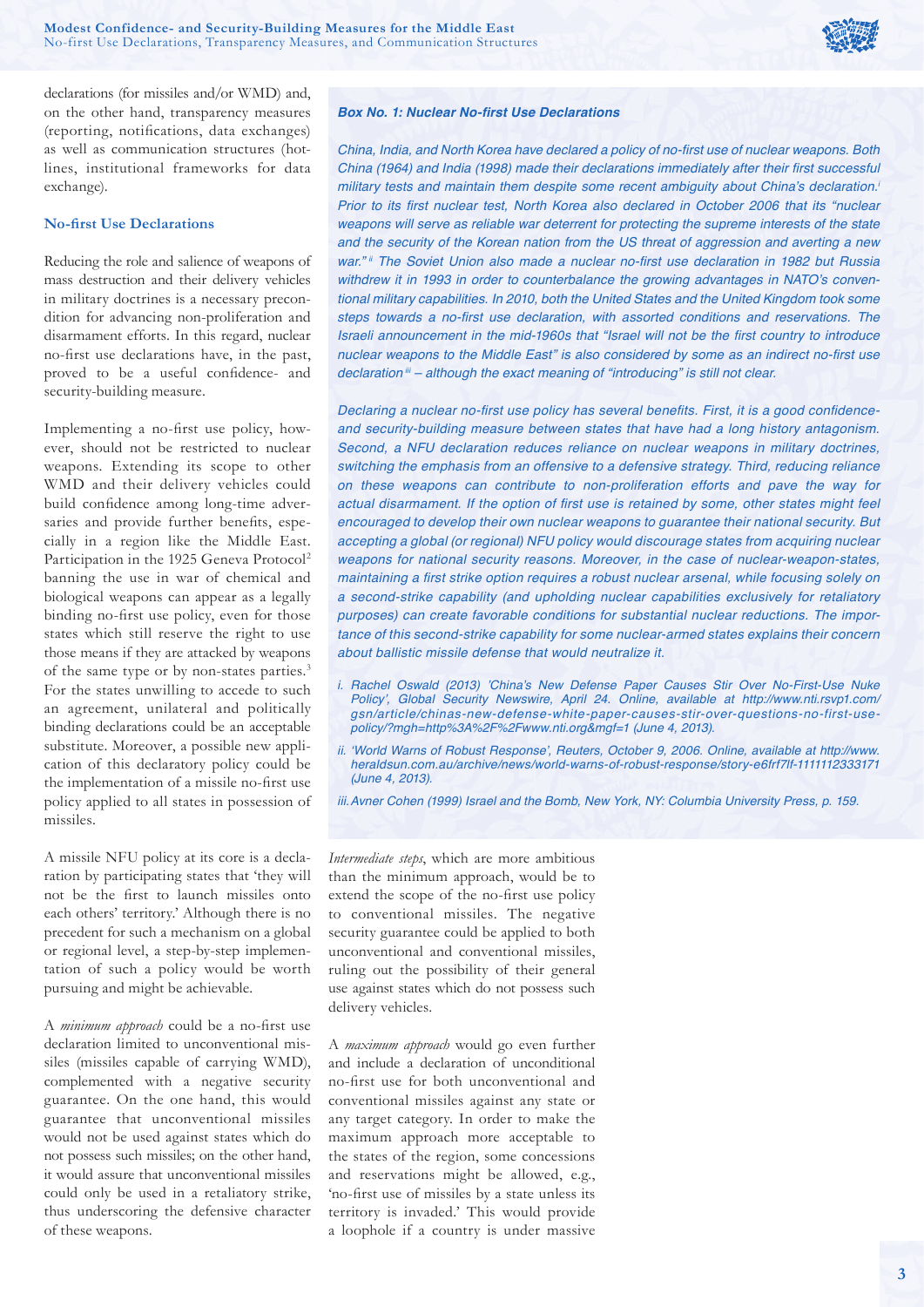*»*Once the usefulness of *hotlines between nuclear*  powers had been demon*strated, other states, whether*  nuclear-armed or not, estab*lished such communication*  links between their govern*ments, and in some cases between their armed forces,*  coast guards or even border guards.*«*

attack by ground forces and/or aircraft and must fear for its very existence.

## **Transparency Measures and Communication Structures**

Relatively early in the Cold War, the two superpowers realized the danger – for themselves and the world – of accidental or unauthorized use of nuclear weapons. This is why they initiated a series of agreements meant to prevent such occurrences. Decisive steps eventually were taken as a result of the Cuban missile crisis of October 1962. On June 20, 1963, the U.S. and the Soviet Union signed the "Memorandum of Understanding [...] Regarding the Establishment of a Direct Communications Link." Each government was responsible for the connection on its own territory, including continuous functioning and prompt delivery of communications to its top leadership. The direct link comprised: two terminal points with teletype equipment, a full-time duplex wire telegraph circuit, and a full-time duplex radiotelegraph circuit.

This 'Hotline' has proved its usefulness, in particular during the Arab-Israeli wars in 1967 (when the U.S. tried to avoid having its fleet's movements in the Mediterranean from being misinterpreted) and in 1973.<sup>4</sup> Due to new technological developments, especially satellite communications, the 1963 Hotline Agreement was improved by a 1971 agreement which was concluded alongside the Strategic Arms Limitation Talks. As a consequence, two satellite communications circuits were established between the U.S. and the Soviet Union, with a system of multiple terminals in each country. The circuits became operational in January 1978. A new treaty, signed on July 17, 1984, added a facsimile transmission capability to the 'Hotline,' which became operational in 1986 and was updated in 1988.

The facsimile equipment allowed heads of government to exchange rapid messages and to send detailed graphic material such as maps and charts. In 1987, the U.S. and the Soviet Union established a Nuclear Risk Reduction Center (NRRC), which provided a new direct communication link. Although it was used primarily for the exchange of notifications under existing bilateral and multilateral treaties, the NRRC has periodically proved useful in other events (such as communication on the re-entry of the Salyut 7 space station or during the U.S. Moscow embassy fire in 1991). The possibility of using the NRRC to deal with cyber warfare has been under discussion since April 2012.<sup>5</sup>

Once the usefulness of hotlines between nuclear powers had been demonstrated, other states, whether nuclear-armed or not, established such communication links between their governments, and in some cases between their armed forces, coast guards or even border guards: France-Soviet Union (1966); United Kingdom-Soviet Union (1967); Russia-China (1998 and 2008); U.S.-China (1998); India-Pakistan (1971, 1989, 2004, 2005, 2007, 2012); South Korea-China (2008 and 2012); India-China (2010); and Vietnam-China (2012).

The India and Pakistan case is an interesting example in that bilateral agreements provide for regular data exchanges both at the highest level (the 'Hotline between Prime Ministers') and at lower operational levels (between police officers or border guards), a non-use of force and non-attack of nuclear facilities agreement as well as mutual notification of military exercises and ballistic missile test launches. In 1990, the two countries set up a voice communication channel between their respective Director Generals of Military Operations which has only been used intermittently in practice and so far has not proved its value during a crisis. However, it was useful during certain small skirmishes.

The Hotline between the Prime Ministers, which was established in 1989, has been used several times (e.g., during the Kargil crisis in 1999), but overall infrequently. In terms of prior notification of military exercises, the two countries agreed to notify each other about exercises involving two or more divisions in specified locations (e.g., in Kashmir) and on a prohibition on military activities within five kilometers of their common international border. This CSBM has been rarely used since most of the countries' military maneuvers fall outside the scope of the accord. In 1998, both states agreed not to attack each others' nuclear facilities. Within the 'Agreement on the Non-Attack on Nuclear Facilities' India and Pakistan annually exchange lists on the location of nuclear-related installations and commit not to attack them. However, the definition of the facilities that must be declared is vague.

Although India and Pakistan have agreed on a number of CSBMs, their record on implementation is relatively weak. This is why in 2011 a Canadian-sponsored joint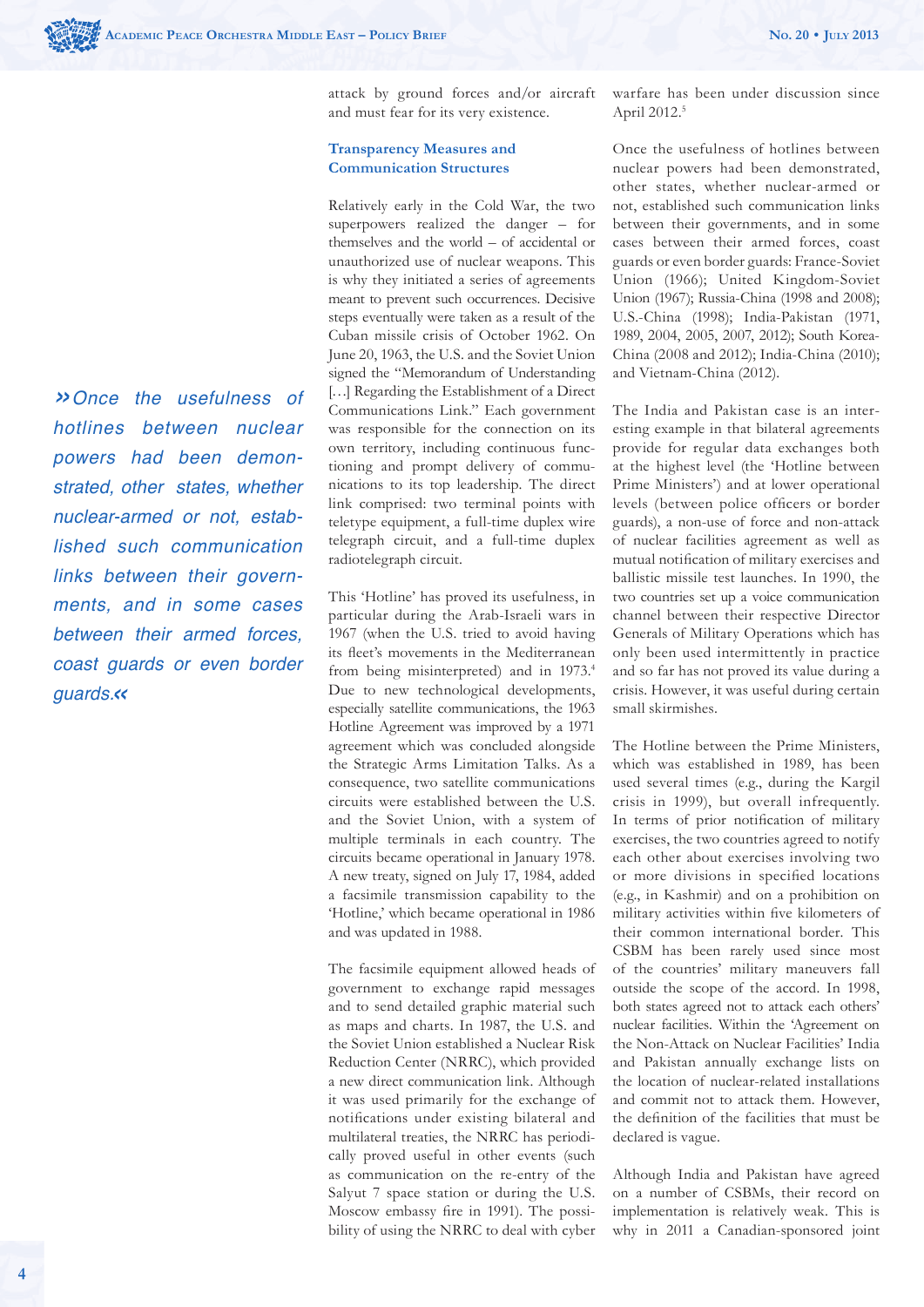

group called the "Ottawa Dialogue"6 recommended expanding the existing CSBMs: both countries were called upon to give assurances that missiles would not be tested during periods of tension; that surprise 'bolt out of the blue' nuclear attacks were not part of either side's doctrine and planning; and that measures would be taken to prevent unauthorized or unintended launches of nuclear weapons, including a mutual commitment to maintain the current practice of separating warheads from delivery systems. India and Pakistan were also encouraged to commit to informing each other well in advance of tests of any new systems.<sup>7</sup>

Apart from the bilateral level, there is the multilateral/regional experience of the OSCE Communications Network. Established in 1990, this system is meant to encourage transparency and openness in order to strengthen security. The Network allows the 57 states currently participating to exchange military information related to several arms control agreements and treaties (the Vienna Document, the Treaty on Conventional Armed Forces in Europe, the Treaty on Open Skies, and the Dayton Peace Accords). It provides them with a reliable, timely, and secure channel for transmitting military information to supplement diplomatic ways of communication. It is considered one of the OSCE's most successful CSBMs, although it now involves the transmission of routine information and is used less often for emergency communication.<sup>8</sup>

# **Application of Modest Confidence- and Securitybuilding Measures in the Middle East**

### **No-first Use Declarations**

In general, a no-first use policy (for missiles or any other weapons) is a voluntary declaration and does not involve any legal obligations (therefore – as mentioned above – it requires a certain level of trust). Regarding the implementation of such an agreement, previous nuclear NFU policies were unconditional and equally valid for all participating states. In a best-case scenario, a missile no-first use declaration in the Middle East should be part of a multilateral cooperative framework encompassing all states in the region which are in the possession of missiles. The option of applying unilateral or bilateral no-first use policies, however, should not

#### **Box No. 2: The CSCE/OSCE Confidence- and Security-building Measures**

The aim of the early confidence- and security-building measures adopted within the framework of the Conference for Security and Co-operation in Europe of 1975 was to contribute to reducing the dangers of armed conflict and of misunderstanding or miscalculation of military activities which could give rise to apprehension, particularly in a situation where the participating states lack clear and timely information. On the basis of the successive politically binding documents adopted since then, the following measures have been implemented by the participating states:

- Prior notification of major (as well as other) military maneuvers;
- exchange of observers:
- prior notification of major military movements:
- exchange by invitation among their military personnel, including visits by military delegations:
- provisions on annual calendars of planned military activities;
- verification by compulsory on-site inspections relating to military activities:
- annual exchange of information on existing forces, including the structure of the armed forces, their deployment, peacetime authorized strength, and major weapons and equipment systems down to brigade/regiment level; information about the planned deployment of major weapons and equipment systems; annual military budgets;
- establishment of points of contact for hazardous incidents of a military nature;
- a communications network able to transmit computerized information;
- emergency meetings to clarify unusual military activities;
- 'constraining measures,' taking into account the size of exercises as regards manpower and material involved, and the frequency of activities;
- invitations to make visits in order to dispel concerns about military activities;
- increased openness in defense planning, obligating participating states to provide information, inter alia, about their defense policies and doctrines, force planning, budgets etc.;
- a program for military contacts and co-operation, including, inter alia, joint military exercises and training, provision of experts, seminars on co-operation, etc.;
- 'stabilizing measures' for localized crisis situations, including, inter alia, measures of transparency; measures of constraint, such as the introduction of a cease-fire, establishment of demilitarized zones by the parties involved, de-activation of certain weapons systems, treatment of irregular forces; measures to reinforce confidence; and measures for monitoring *compliance and evaluation.*

Source: 'What is the Forum for Security Co-operation?', Factsheet of the Organization for Security and Co-operation in Europe. Online, available at www.osce.org/fsc/77535 (June 4, 2013).

be excluded. Even a unilateral declaration can have positive effects and contribute to a process of confidence building.

Potentially, the implementation of a missile NFU policy could be as successful as nuclear no-first use declarations have been. It is a valuable confidence- and securitybuilding measure that does not require states to reduce their existing military capabilities or forego future modernization. Moreover, it can be implemented without committing oneself to a detailed declaration of actual military capabilities: the Israeli announcement about the 'no-first introduction' of nuclear weapons for example signals restraint to its regional adversaries but does not imply an affirmation of its possession of these weapons. The same logic applies to ballistic missiles. Israel has not officially declared that it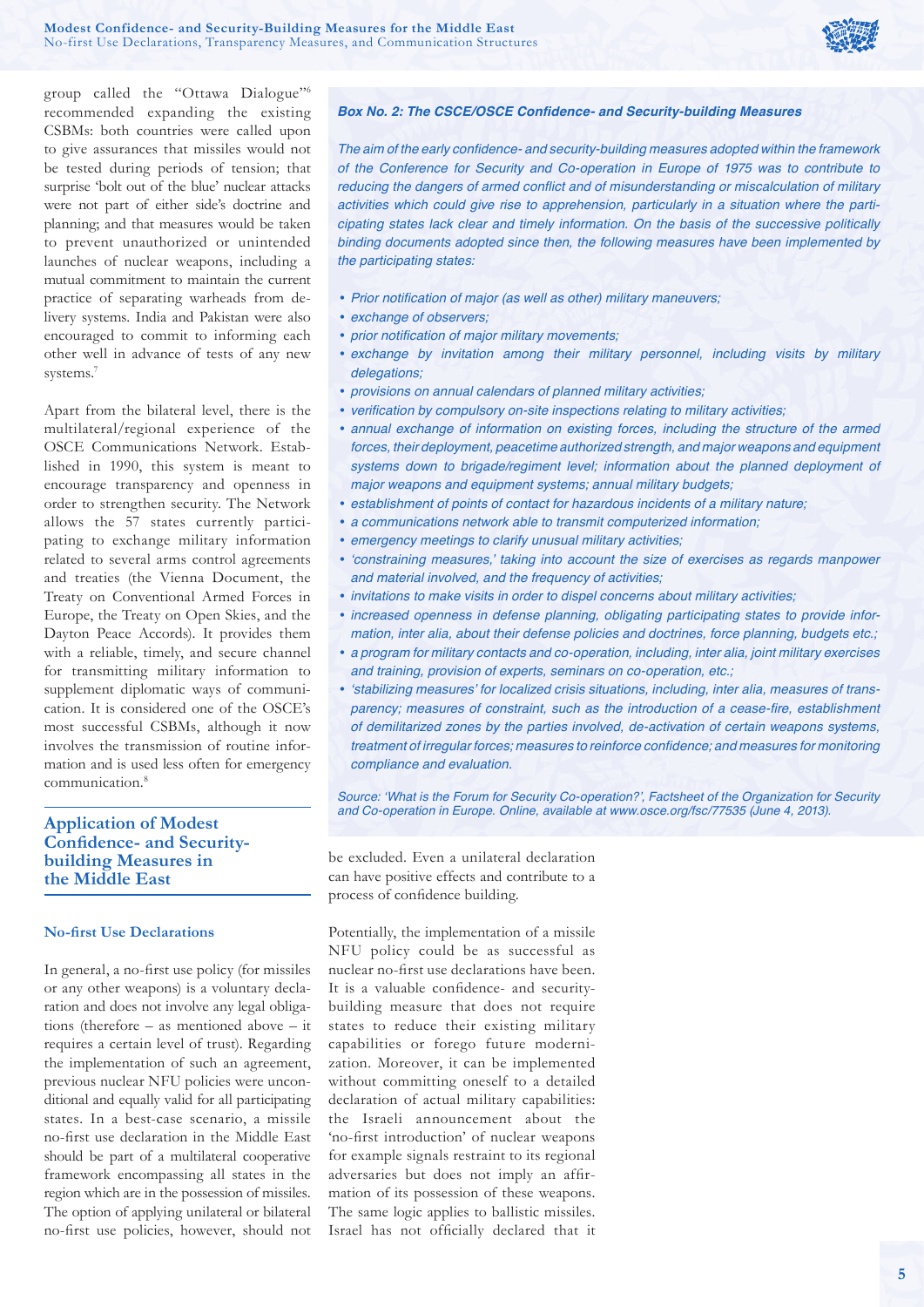»A missile no-first use declaration should be part of a multi*lateral cooperative framework*  [...]. The option of applying unilateral or bilateral no-first *use policies, however, should*  not be excluded. Even a uni*lateral declaration can have positive effects and contribute*  to a process of confidencebuilding.*«*

possesses them, but this is no impediment to its agreeing to a NFU policy against their use.

Such a policy can be implemented in stages (starting with the minimum approach) or it could be implemented instantly without any preconditions. The minimum approach would limit the use of unconventional missiles, therefore it would primarily address the Arab-Israeli and the Israeli-Iranian conflict dimensions where threat perceptions still include the possibility of a chemical, biological or nuclear attack. This approach extends across different weapon categories and provides mutual assurances to the regional players. In addition to these benefits, the maximum approach – the inclusion of conventional missiles – could ease tensions between Iran and the countries of the Gulf Cooperation Council (GCC) where the threat of WMD-use is not currently imminent but where conventional missiles are widely seen as having a destabilizing impact.

In addition to the benefits of confidencebuilding, a missile no-first use declaration in the Middle East would considerably reduce the significance of missile defense systems and it could also have a spill-over effect to all other fields of WMD. As a result of the distance between Israel and Iran or Iran and the GCC countries, missiles are obvious means of delivery for nuclear, biological, and chemical weapons – therefore limiting the use of these delivery vehicles would set the ground for restraining the use of all WMD.

Just as in the case of the missile NFU policy, the benefits and advantages of a no-first use declaration for weapons of mass destruction would considerably exceed the costs of its implementation: first, establishing a WMD/ DVs Free Zone in the Middle East is not a prerequisite for implementing a weapons of mass destruction no-first use policy. This declaration, on the other hand, could ease tensions in the region and reduce the threat of WMD use. Moreover, it could also contribute to the ratification of the WMD-related non-proliferation and disarmament treaties.

Despite their potential benefits, both missile and WMD no-first use declarations have their limitations: first, taken by themselves, they would not stop the WMD and missile arms race in the region. Second, the implementation of a NFU declaration for weapons of mass destruction or missiles would provide implicit legitimacy to the existence of these weapon systems. And third, if the NFU policy proved to be successful in lowering tensions, it could have a negative effect on the overall goal of establishing a WMD/ DVs Free Zone by reducing the incentive for establishing such a zone. The success of a no-first use policy might only provide an excuse for postponing important next steps towards disarmament and the realization of a WMD/DVs Free Zone.

## **Transparency Measures and Communication Structures**

During the Arms Control and Regional Security talks within the Middle East multilateral peace process in the 1990s, hotlines and risk reduction centers were among the CSBMs discussed. In particular, six parties (Egypt, Israel, Jordan, Oman, the Palestinians, and Tunisia) agreed in principle to participate in a regional communication network whose infrastructure was to be hosted by Egypt. Additionally, the parties agreed to exchange information regarding military personnel, unclassified military documents, and military training and education.9 Although the entire package of CSBMs was never formally adopted, those talks demonstrated an understanding of the usefulness of such communication measures. This is even more true in a volatile region marred by crises and conflicts that may escalate and could involve the use of weapons of mass destruction.

A set of modest confidence- and securitybuilding measures could be negotiated either directly among the states of the region or indirectly with the assistance of a mediator. Thus, depending on the level of mutual trust among the parties, either they could formally adopt, announce, and apply those measures on the basis of a multilateral agreement or a series of bilateral accords, or they could simply decide to apply them unilaterally and voluntarily. The idea behind CSBMs is not to establish legal obligations but to appeal to enlightened self-interest and the benefits derived from reciprocal agreement ('winwin' situation). Agreement on CSBMs could contribute to a favorable climate for further negotiations based on bargaining and tradeoffs. Of course, the scope of CSBMs, i.e. their content and geographical frame of reference, could be made contingent upon the level of trust among parties. For example, Israel and the two Arab states with which it has diplomatic relations (Egypt and Jordan) could adopt more far-reaching measures earlier in the process while others could apply less ambitious instruments in a first phase.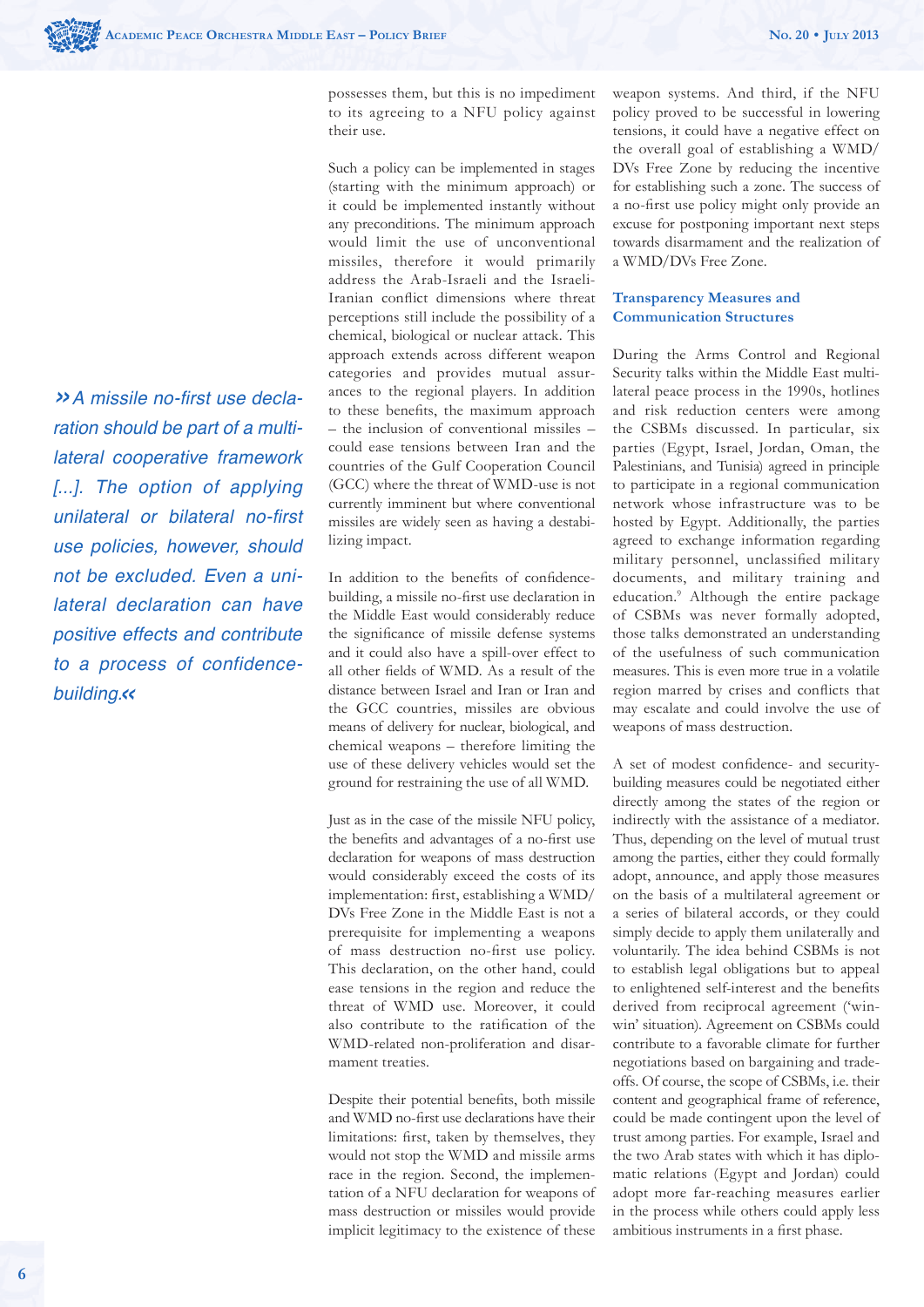

Future discussions or negotiations on a WMD/DVs Free Zone will in any case benefit from the bilateral and multilateral experience states would have gained in establishing hotlines, data-exchange or risk reduction centers. Agreeing to exchange data or conducting direct communications does not necessarily require established diplomatic or normalized relations. In fact, the more tense relations are, the greater the need for emergency communications to prevent incidents and avoid unwanted escalation. In any case, if direct bilateral communications are deemed premature (e.g., between Israel and Iran), a regional multilateral system or recourse to a third-party mechanism could alleviate that reluctance. Additional lessons which have been learned from experience and which can be applied to the Middle East are:

• Multiplying communication links, from local or regional military commanders up to heads of state or government, will increase the chances of risk reduction and settlement of disputes; indeed, minor incidents or suspicions that require immediate clarification could be solved at lower levels, avoiding

high-profile political involvement as well as military escalation.

- Exchange of data or direct communications are no substitute for the actual resolution of serious disputes, but they can help alleviate misperceptions or unfounded threat perceptions: the main aim of the CSCE/OSCE confidence- and security-building measures and the Conventional Armed Forces in Europe agreements was to lower the risk of a large-scale conventional offensive or surprise attack in Europe; similarly, the European identification of the most destabilizing heavy armaments was repeated and further developed in the UN Register of Conventional Arms and later the Arms Trade Treaty.<sup>10</sup>
- Due to technological developments and potential escalation risks, a Middle East CSBM system would need to include the exchange of data on missile test launches.11 As for missiles, a minimum requirement could be the accession to, or application of, the Hague Code of Conduct, which includes politically

*»The idea behind CSBMs*  is not to establish legal obligations but to appeal to enlightened self-interest and the benefits derived from reciprocal agreement. Agreement *on CSBMs could contribute to a favorable climate for*  further negotiations based on bargaining and trade-offs.*«*

#### *Endnotes*

- 1. Holly Higgins (2002) 'Applying Confidence-Building Measures in a Regional Context', Paper presented at the Institute for Science and International Security. Online, available at http://isis-online.org/uploads/conferences/documents/higginspaper.pdf (June 4, 2013).
- 2. In the Geneva Protocol, which entered into force in 1928, the parties accept to prohibit "the use in war of asphyxiating, poisonous or other gases, and of all analogous liquids, materials or devices" as well as "the use of bacteriological methods of warfare." See the 'Protocol for the Prohibition of the Use in War of Asphyxiating, Poisonous or Other Gases, and of Bacteriological Methods of Warfare'. Online, available at http://www.un.org/ disarmament/WMD/Bio/pdf/Status\_Protocol.pdf (June 4, 2013).
- 3. All states in the Middle East are party to the Geneva Protocol except the United Arab Emirates and Oman. Bahrain, Iraq, Israel, Jordan, and Kuwait maintain "retaliation" reservations, while Syria only has a reservation about the non-recognition of Israel. For more information, see Marc Finaud (2011) A Middle East Free of Weapons of Mass Destruction: For a Comprehensive and Incremental Approach, Policy Paper No. 18, Geneva: Geneva Centre for Security Policy.
- 4. 'Hot Line Agreements', Federation of American Scientists. Online, available at www.fas.org/nuke/control/hotline/intro.htm (June 4, 2013).
- 5. Richard C. Clarke (2012) 'Cyber Attacks Can Spark Real Wars', Wall Street Journal, February 16. Online, available at http://online.wsj.com/ article/SB10001424052970204883304577219543897943980.html# (June 4, 2013).
- 6. 'Practical Steps Towards Nuclear Confidence-building in South Asia', Statement adopted by the members of the Ottawa Dialogue at their meeting in Copenhagen, December 12-13, 2011. Online, available at http://ssms.socialsciences.uottawa.ca/vfs/.horde/newsfeed/000301\_001324577320\_ Copenhagen\_ENG%20%282%29.pdf (June 4, 2013).
- 7. Other proposals of the "Ottawa Dialogue" include assurances that sensitive targets will be avoided in the case of conventional conflict; the development of common terminology on strategic issues; regular discussions on doctrinal issues and strategic stability; the inclusion of cruise missiles in the Agreement on Pre-Notification of Flight Testing of Ballistic Missiles; a dialogue on ballistic missile defense; the creation of nuclear risk reduction centers; and upgrades of existing hotlines down the chain of command. Particular concern is expressed about the growing emphasis on short-range weapons, and calls are made for the elimination of short-range nuclear weapons. Both sides are also called upon to forego the development of missiles with multiple nuclear warheads.
- 8. 'What is the Forum for Security Co-operation?', Factsheet of the Organization for Security and Co-operation in Europe. Online, available at www. osce.org/fsc/77535 (June 4, 2013).
- 9. Emily B. Landau (2008) 'ACRS: what worked, what didn't, and what could be relevant for the region today', Disarmament Forum, No. 2, 13-20, here p. 13.
- 10. Initially, the CFE Treaty identified five main categories of heavy armaments for ceilings or elimination: battle tanks, armored combat vehicles, heavy artillery, combat aircraft, and attack helicopters. In the UN Register of Conventional Arms for reporting data on transfers and holdings, this list was expanded to warships, missiles, and small arms and light weapons. The Arms Trade Treaty adopted the same full list.
- 11. Another issue, cyber attacks or cyber defense, is very complex and, in order to be discussed as part of a package of CSBMs, would require more trust and cooperation among the states of the region.
- 12. Currently, only five states in the Middle East and North Africa region are subscribing states to the Hague Code of Conduct Against the Proliferation of Ballistic Missiles: Iraq, Jordan, Libya, Morocco, and Tunisia. For the full text of the accord, see 'Hague Code of Conduct Against Ballistic Missile Proliferation'. Online, available at http://www.hcoc.at/documents/Hague-Code-of-Conduct-A\_57\_724-English.pdf (June 4, 2013).